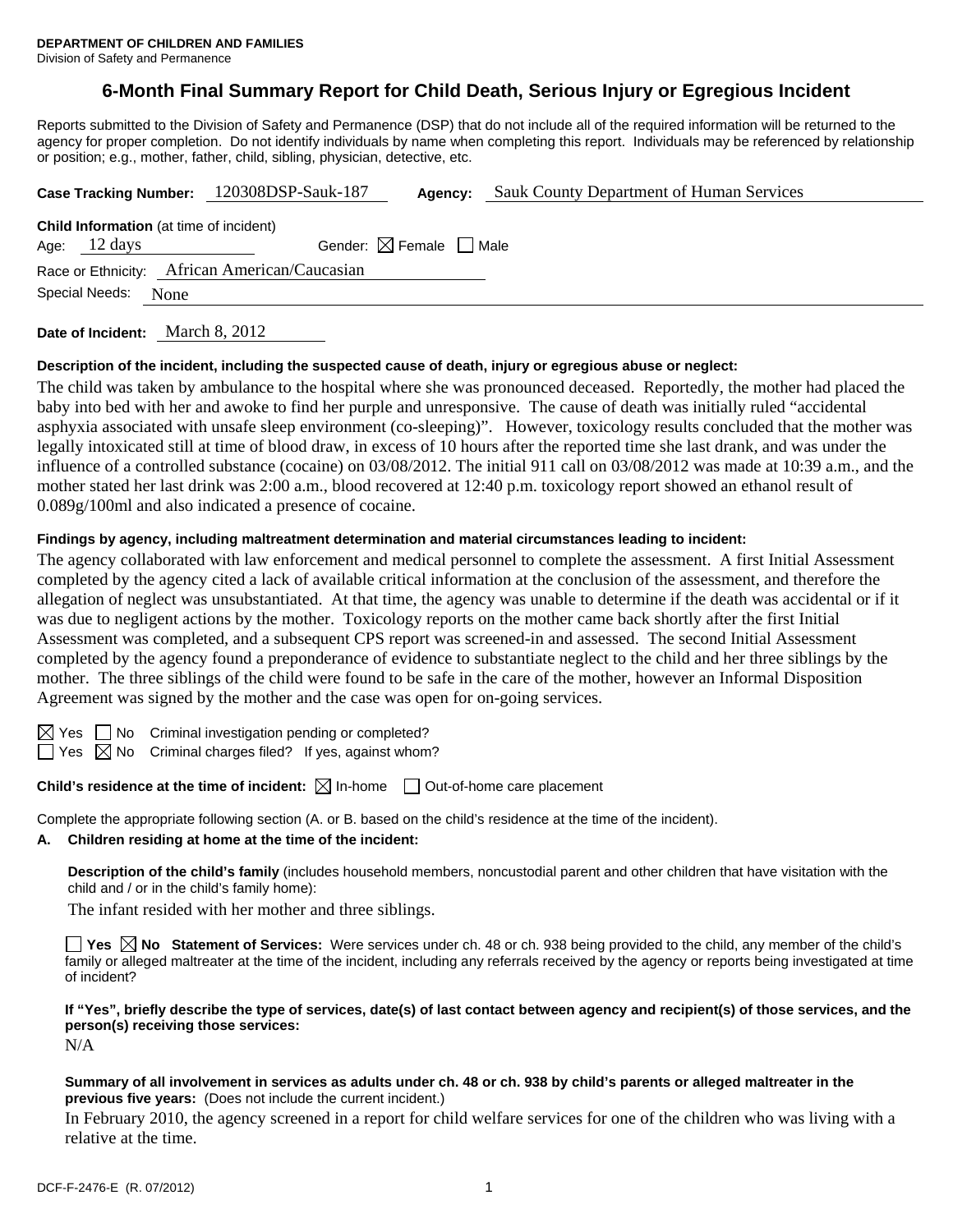**Summary of actions taken by the agency under ch. 48, including any investigation of a report or referrals to services involving the child, any member of the child's family living in this household and the child's parents and alleged maltreater.** (Does not include the current incident.)

(Note: Screened out reports listed in this section may include only the date of the report, screening decision, and if a referral to services occurred at Access. Reports that do not constitute a reasonable suspicion of maltreatment or a reason to believe that the child is threatened with harm are not required to be screened in for an initial assessment, and no further action is required by the agency.)

On 10/24/2011 the agency screened out a Services Report for Child Welfare Services. (Not CPS)

On 1/18/2010 the agency screened out a Services Report.

On 11/18/2005 the agency screened out a Services Report.

During 2004-2005, the mother and her family were receiving services from the agency when the mother was a minor.

#### **Summary of any investigation involving the child, any member of the child's family and alleged maltreater conducted under ch. 48 or ch. 938 and any services provided to the child and child's family since the date of the incident:**

The agency initially screened in and investigated the report of the child's death, finding that a maltreatment determination could not be made. Neglect to the child's siblings was unsubstantiated and they were determined to be safe in their mother's care. The family refused services and the case was closed.

On 5/30/2012, the agency screened in a report regarding additional information about the infant's death. The subsequent Initial Assessment completed by the agency found a preponderance of evidence to substantiate neglect to the child and her siblings by the mother. The three siblings of the child were found to be safe in the care of the mother. However an Informal Disposition Agreement was signed by the mother and the case was open for ongoing services.

#### **B. Children residing in out-of-home (OHC) placement at time of incident:**

# **Description of the OHC placement and basis for decision to place child there:**

N/A

# **Description of all other persons residing in the OHC placement home:**

N/A

**Licensing history:** Including type of license, duration of license, summary of any violations by licensee or an employee of licensee that constitutes a substantial failure to protect and promote the welfare of the child. N/A

#### **Summary of any actions taken by agency in response to the incident:** (Check all that apply.)

| $\boxtimes$         | Screening of Access report                           | Attempted or successful reunification             |
|---------------------|------------------------------------------------------|---------------------------------------------------|
|                     | Protective plan implemented                          | Referral to services                              |
| $\boxtimes \square$ | Initial assessment conducted                         | <b>Transportation assistance</b>                  |
|                     | Safety plan implemented                              | Collaboration with law enforcement                |
|                     | Temporary physical custody of child                  | Collaboration with medical professionals          |
|                     | Petitioned for court order / CHIPS (child in need of | Supervised visitation                             |
|                     | protection or services)                              | Case remains open for services                    |
|                     | Placement into foster home                           | Case closed by agency                             |
|                     | <b>Placement with relatives</b>                      | Initiated efforts to address or enhance community |
| $\boxtimes$         | Ongoing Services case management                     | collaboration on CA/N cases                       |
|                     |                                                      | Other (describe):                                 |
|                     |                                                      |                                                   |

# **FOR DSP COMPLETION ONLY:**

**Summary of policy or practice changes to address issues identified during the review of the incident:** 

Under the Child Welfare Disclosure Act (Section 48.981(7)(cr), Stats.), the DSP completes a 90-Day review of the agency's practice in each case reported under the Act. The DSP did not identify practice issues during the review of the incident.

# **Recommendations for further changes in policies, practices, rules or statutes needed to address identified issues:** None

 $\boxtimes$  Yes  $\Box$  No  $\Box$  Not Applicable This 6-month summary report completes the Division of Safety and Permanence (DSP) review of this case.